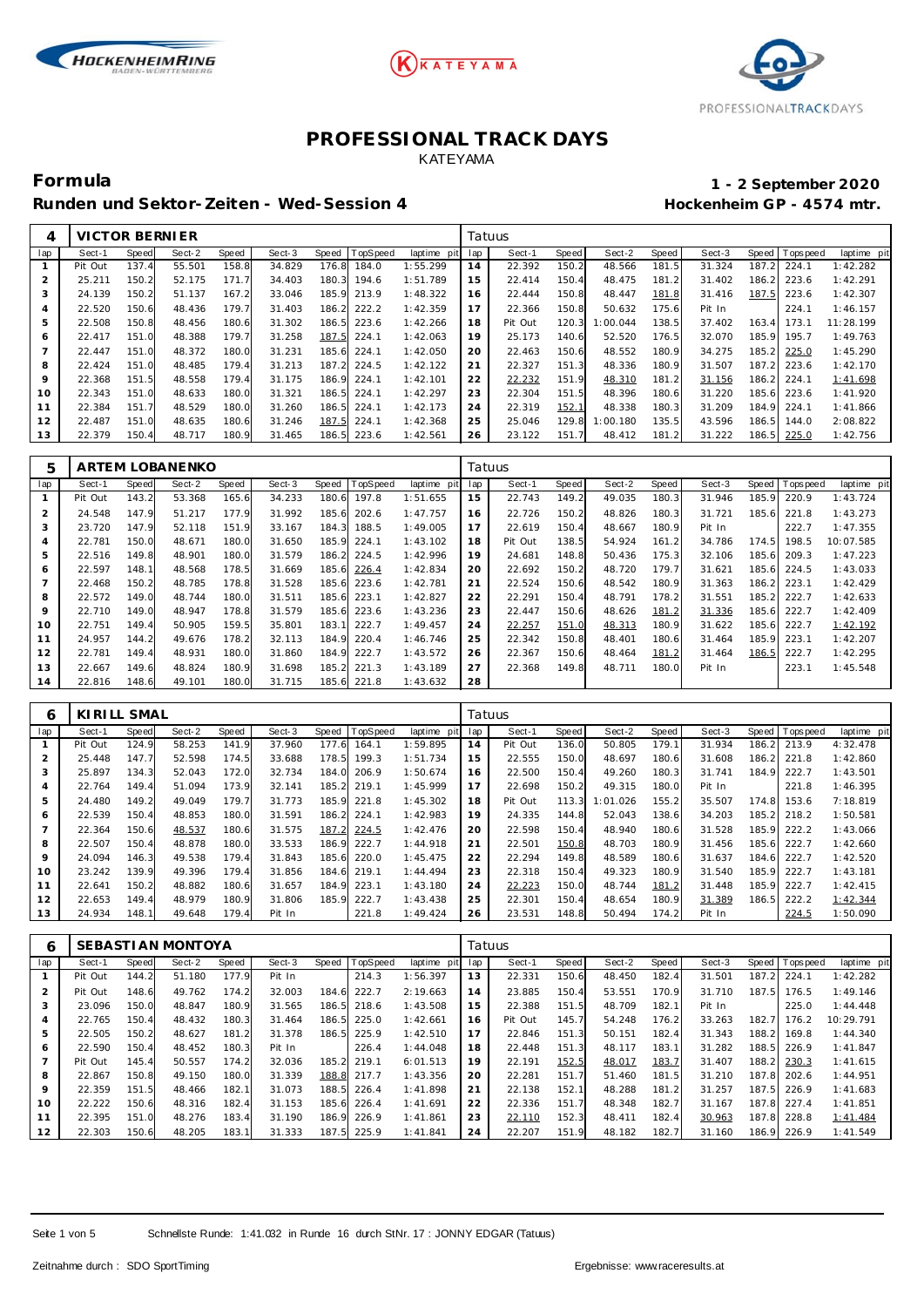





Runden und Sektor-Zeiten - Wed-Session 4 **Behannen auch der Einer Freiere** Hockenheim GP - 4574 mtr.

# **Formula 1 - 2 September 2020**

|                | <b>JOSEF KNOPP</b> |       |        |       |        |       |                 |             | Tatuus |         |       |        |       |        |       |                 |             |
|----------------|--------------------|-------|--------|-------|--------|-------|-----------------|-------------|--------|---------|-------|--------|-------|--------|-------|-----------------|-------------|
| lap            | Sect-1             | Speed | Sect-2 | Speed | Sect-3 | Speed | <b>TopSpeed</b> | laptime pit | lap    | Sect-1  | Speed | Sect-2 | Speed | Sect-3 |       | Speed Tops peed | laptime pit |
| 1              | Pit Out            | 120.3 | 52.473 | 175.9 | Pit In |       | 210.5           | 1:56.899    | 15     | 23.221  | 149.2 | 50.524 | 177.6 | 32.226 | 186.9 | 213.4           | 1:45.971    |
| 2              | Pit Out            | 148.8 | 50.795 | 170.6 | 32.260 | 186.9 | 227.8           | 2:26.796    | 16     | 22.767  | 149.4 | 49.409 | 180.0 | 32.095 | 187.8 | 225.0           | 1:44.271    |
| 3              | 22.694             | 149.6 | 48.763 | 180.9 | 31.732 | 187.5 | 224.1           | 1:43.189    | 17     | 22.657  | 150.6 | 48.980 | 176.8 | 31.863 | 188.5 | 227.4           | 1:43.500    |
| 4              | 22.601             | 150.4 | 48.466 | 181.5 | 31.405 | 187.8 | 224.5           | 1:42.472    | 18     | 23.208  | 148.1 | 49.084 | 177.6 | 31.781 | 187.5 | 224.5           | 1:44.073    |
| 5              | 22.378             | 148.6 | 49.751 | 172.2 | 31.915 | 188.8 | 226.9           | 1:44.044    | 19     | 22.705  | 149.0 | 50.042 | 178.8 | 31.843 | 188.2 | 225.0           | 1:44.590    |
| 6              | 22.679             | 151.0 | 51.272 | 174.5 | 31.874 | 187.2 | 226.9           | 1:45.825    | 20     | 23.131  | 149.0 | 50.675 | 178.5 | Pit In |       | 225.9           | 1:54.397    |
| $\overline{7}$ | 23.823             | 148.8 | 48.754 | 180.3 | 31.586 | 188.8 | 228.8           | 1:44.163    | 21     | Pit Out | 129.7 | 58.613 | 173.6 | 34.173 | 158.6 | 164.4           | 9:04.123    |
| 8              | 22.508             | 150.2 | 48.549 | 181.8 | 31.570 | 188.5 | 227.8           | 1:42.627    | 22     | 24.998  | 148.8 | 49.222 | 182.1 | 31.492 | 189.  | 224.5           | 1:45.712    |
| 9              | 22.547             | 150.6 | 48.599 | 181.5 | 31.560 | 188.8 | 227.4           | 1:42.706    | 23     | 22.530  | 151.5 | 48.357 | 181.8 | 33.030 | 188.5 | 225.5           | 1:43.917    |
| 10             | 22.748             | 150.6 | 48.688 | 182.1 | 31.467 | 187.8 | 226.9           | 1:42.903    | 24     | 22.319  | 150.6 | 48.406 | 183.1 | 31.255 | 188.5 | 225.5           | 1:41.980    |
| 11             | 22.373             | 150.4 | 48.707 | 181.5 | 31.517 | 187.5 | 226.9           | 1:42.597    | 25     | 22.267  | 151.5 | 48.058 | 183.4 | 31.436 | 188.5 | 226.9           | 1:41.761    |
| 12             | 22.815             | 148.6 | 49.664 | 182.4 | 31.797 | 185.9 | 224.1           | 1:44.276    | 26     | 22.209  | 151.0 | 48.229 | 182.4 | 31.148 | 188.8 | 227.4           | 1:41.586    |
| 13             | 22.655             | 150.6 | 49.774 | 171.7 | 31.980 | 188.5 | 227.8           | 1:44.409    | 27     | 22.346  | 150.2 | 48.079 | 182.7 | 31.215 | 188.5 | 228.8           | 1:41.640    |
| 14             | 22.588             | 150.2 | 48.837 | 179.4 | 32.126 | 175.6 | 226.9           | 1:43.551    | 28     |         |       |        |       |        |       |                 |             |

|         |         |       | DINO BEGANOVIC |       |        |       |                 |                |     | Tatuus  |       |        |       |        |       |                 |             |
|---------|---------|-------|----------------|-------|--------|-------|-----------------|----------------|-----|---------|-------|--------|-------|--------|-------|-----------------|-------------|
| lap     | Sect-1  | Speed | Sect-2         | Speed | Sect-3 | Speed | <b>TopSpeed</b> | laptime<br>pit | lap | Sect-1  | Speed | Sect-2 | Speed | Sect-3 |       | Speed Tops peed | laptime pit |
|         | Pit Out | 125.0 | 53.071         | 174.5 | 33.065 | 185.6 | 210.1           | 1:50.048       |     | Pit Out | 144.6 | 51.585 | 170.9 | 32.555 | 184.6 | 200.0           | 14:39.240   |
|         | 23.314  | 149.4 | 50.085         | 175.6 | 32.039 | 184.6 | 220.4           | 1:45.438       | 12  | 23.246  | 151.3 | 50.219 | 178.2 | 31.503 | 187.2 | 208.9           | 1:44.968    |
| .5      | 22.888  | 150.4 | 49.093         | 181.5 | 31.365 | 188.2 | 220.0           | 1:43.346       | 13  | 22.549  | 151.0 | 48.884 | 182.1 | 31.197 | 189.1 | 216.0           | 1:42.630    |
| 4       | 22.406  | 151.7 | 48.321         | 180.9 | 31.208 | 188.2 | 223.6           | 1:41.935       | 14  | 22.154  | 151.7 | 47.953 | 181.8 | 30.978 | 188.8 | 226.9           | 1:41.085    |
|         | 22.274  | 151.3 | 48.037         | 182.4 | 30.994 | 188.5 | 225.0           | 1:41.305       | 15  | 22.132  | 151.9 | 48.197 | 182.7 | 31.071 | 188.8 | 225.9           | 1: 41.400   |
| 6       | 22.143  | 150.8 | 48.696         | 180.9 | 31.101 | 189.5 | 226.4           | 1:41.940       | 16  | 22.186  | 151.5 | 48.246 | 182.1 | 31.087 | 188.2 | 225.9           | 1:41.519    |
|         | 22.108  | 152.3 | 48.037         | 182.1 | 31.048 | 188.2 | 226.9           | 1:41.193       | 17  | 22.168  | 151.9 | 48.001 | 182.4 | 31.487 | 188.2 | 226.4           | 1:41.656    |
| 8       | 22.145  | 152.1 | 48.141         | 182.1 | 30.956 | 189.8 | 227.4           | 1:41.242       | 18  | 22.156  | 151.0 | 48.023 | 182.7 | 31.165 | 187.5 | 226.9           | 1: 41.344   |
| $\circ$ | 22.153  | 152.3 | 48.137         | 182.4 | 30.988 | 189.1 | 228.3           | 1:41.278       | 19  | 22.126  | 151.9 | 48.377 | 182.1 | 31.127 | 188.8 | 226.4           | 1:41.630    |
| 10      | 22.244  | 150.8 | 48.206         | 181.8 | Pit In |       | 226.4           | 1:43.268       | 20  | 22.138  | 151.7 | 48.193 | 181.5 | Pit In |       | 225.0           | 1:47.078    |

|                | <b>JONNY EDGAR</b> |       |        |       |        |       |          |             |     | Tatuus  |       |        |       |        |       |                |             |
|----------------|--------------------|-------|--------|-------|--------|-------|----------|-------------|-----|---------|-------|--------|-------|--------|-------|----------------|-------------|
| lap            | Sect-1             | Speed | Sect-2 | Speed | Sect-3 | Speed | TopSpeed | laptime pit | lap | Sect-1  | Speed | Sect-2 | Speed | Sect-3 |       | Speed Topspeed | laptime pit |
|                | Pit Out            | 136.7 | 57.114 | 161.0 | 34.578 | 161.0 | 158.6    | 1:55.440    | 11  | Pit Out | 128.0 | 59.835 | 156.1 | 36.515 | 157.2 | 154.9          | 11:49.783   |
| 2              | 25.650             | 150.2 | 53.253 | 160.2 | 33.432 | 156.1 | 189.8    | 1:52.335    | 12  | 26.366  | 146.1 | 57.685 | 132.0 | 36.018 |       | 156.3 154.7    | 2:00.069    |
| 3              | 24.372             | 151.0 | 53.789 | 177.9 | 31.874 | 188.2 | 178.8    | 1:50.035    | 13  | 26.002  | 150.4 | 56.118 | 159.8 | 31.786 | 187.8 | 155.2          | 1:53.906    |
| $\overline{4}$ | 22.269             | 150.4 | 48.123 | 182.1 | 31.334 | 188.8 | 225.9    | 1:41.726    | 14  | 22.179  | 150.0 | 48.302 | 182.4 | 31.232 |       | 188.2 224.1    | 1:41.713    |
| 5              | 22.103             | 151.0 | 48.241 | 181.2 | 32.432 | 189.1 | 229.3    | 1:42.776    | 15  | 22.106  | 150.8 | 48.130 | 181.8 | 31.113 |       | 188.8 225.0    | 1: 41.349   |
| 6              | 22.237             | 150.6 | 48.110 | 182.4 | 31.308 | 188.8 | 227.4    | 1:41.655    | 16  | 21.951  | 150.6 | 48.015 | 182.1 | 31.066 |       | 188.2 225.9    | 1:41.032    |
| 7              | 22.157             | 151.5 | 48.269 | 183.4 | 31.263 | 188.8 | 230.3    | 1:41.689    | 17  | 22.011  | 149.8 | 48.068 | 182.7 | 31.142 |       | 188.8 225.0    | 1:41.221    |
| 8              | 22.119             | 151.5 | 48.033 | 183.1 | 31.129 | 188.2 | 226.4    | 1:41.281    | 18  | 22.049  | 150.0 | 53.992 | 118.2 | 36.436 |       | 187.8 226.4    | 1:52.477    |
| 9              | 22.076             | 150.6 | 48.089 | 182.4 | 31.152 | 189.1 | 226.4    | 1: 41.317   | 19  | 22.126  | 149.2 | 48.170 | 182.1 | Pit In |       | 225.9          | 1:43.798    |
| 10             | 22.154             | 151.3 | 48.211 | 182.7 | Pit In |       | 228.3    | 1:44.260    | 20  |         |       |        |       |        |       |                |             |

| 23             | ERIK ZUNIGA |       |          |       |        |       |             |             | Tatuus |         |       |          |       |        |       |            |             |
|----------------|-------------|-------|----------|-------|--------|-------|-------------|-------------|--------|---------|-------|----------|-------|--------|-------|------------|-------------|
| lap            | Sect-1      | Speed | Sect-2   | Speed | Sect-3 | Speed | TopSpeed    | laptime pit | lap    | Sect-1  | Speed | Sect-2   | Speed | Sect-3 | Speed | T ops peed | laptime pit |
|                | Pit Out     | 134.0 | 56.977   | 158.1 | 38.655 | 175.6 | 199.6       | 2:02.000    | 14     | Pit Out | 105.8 | 1:01.974 | 169.8 | 33.672 | 186.9 | 137.2      | 5:07.480    |
| 2              | 26.594      | 133.0 | 56.115   | 175.3 | Pit In |       | 206.9       | 2:01.297    | 15     | 23.626  | 149.4 | 48.822   | 180.6 | 31.788 | 188.2 | 223.6      | 1:44.236    |
| 3              | Pit Out     | 118.6 | 1:19.444 | 66.6  | 45.720 | 164.4 | 130.4       | 5:25.293    | 16     | 22.488  | 151.5 | 48.150   | 181.5 | 31.588 | 189.1 | 225.5      | 1:42.226    |
| $\overline{4}$ | 28.059      | 147.1 | 50.950   | 175.0 | 32.481 |       | 187.8 218.2 | 1:51.490    | 17     | 22.305  | 150.8 | 48.463   | 178.5 | 31.833 | 187.5 | 227.8      | 1:42.601    |
| 5              | 22.898      | 151.0 | 49.850   | 179.4 | 31.901 | 187.8 | 227.8       | 1:44.649    | 18     | 22.326  | 151.5 | 48.050   | 183.1 | 31.443 | 188.8 | 227.4      | 1:41.819    |
| 6              | 22.551      | 151.3 | 48.421   | 182.4 | 32.222 | 181.8 | 226.9       | 1:43.194    | 19     | 22.262  | 152.1 | 48.393   | 180.3 | 31.435 | 188.5 | 227.4      | 1:42.090    |
|                | 22.692      | 151.0 | 48.406   | 181.5 | 31.857 | 188.5 | 226.4       | 1:42.955    | 20     | 22.283  | 151.9 | 48.067   | 183.4 | 31.514 | 188.8 | 226.9      | 1:41.864    |
| 8              | 22.379      | 151.9 | 48.324   | 181.8 | 31.540 | 187.2 | 226.4       | 1:42.243    | 21     | 22.190  | 149.4 | 48.277   | 179.1 | Pit In |       | 229.3      | 1:49.578    |
| 9              | 22.395      | 151.5 | 48.276   | 182.1 | 31.732 | 188.5 | 226.4       | 1:42.403    | 22     | Pit Out | 145.7 | 54.428   | 169.8 | Pit In |       | 219.5      | 4:58.192    |
| 10             | 22.335      | 150.4 | 52.700   | 180.9 | 31.877 | 187.2 | 184.6       | 1:46.912    | 23     | Pit Out | 135.2 | 50.779   | 177.6 | 32.051 | 187.5 | 220.4      | 2:19.478    |
| 11             | 22.401      | 150.4 | 48.259   | 183.1 | 31.511 | 188.5 | 226.4       | 1:42.171    | 24     | 22.391  | 151.7 | 48.512   | 175.3 | 32.122 | 187.5 | 225.5      | 1:43.025    |
| 12             | 22.448      | 151.7 | 48.157   | 183.4 | 31.570 | 188.5 | 227.8       | 1:42.175    | 25     | 22.501  | 151.9 | 48.206   | 181.8 | 31.575 | 188.2 | 227.4      | 1:42.282    |
| 13             | 22.373      | 142.1 | 57.046   | 144.8 | Pit In |       | 198.2       | 1:57.475    | 26     |         |       |          |       |        |       |            |             |

| 29  |         |       | JOSHUA DÜRKSEN |       |        |                |                 |    | Tatuus  |       |          |       |        |                   |             |
|-----|---------|-------|----------------|-------|--------|----------------|-----------------|----|---------|-------|----------|-------|--------|-------------------|-------------|
| lap | Sect-1  | Speed | Sect-2         | Speed | Sect-3 | Speed TopSpeed | laptime pit lap |    | Sect-1  | Speed | Sect-2   | Speed | Sect-3 | Speed   Tops peed | laptime pit |
|     | Pit Out | 120.5 | 52.442         | 174.2 | Pit In | 210.5          | 1:56.360        | 16 | 22.922  | 149.2 | 48.752   | 180.0 | 31.606 | 188.8 229.8       | 1:43.280    |
|     | Pit Out | 148.8 | 54.804         | 180.0 | 34.626 | 187.2 221.8    | 2:34.000        | 17 | 22.479  | 149.2 | 48.583   | 180.6 | 31.491 | 188.5 224.5       | 1:42.553    |
|     | 22.726  | 148.4 | 48.600         | 180.9 | 31.539 | 186.9 224.1    | 1:42.865        | 18 | 23.479  | 146.3 | 50.830   | 180.6 | 31.920 | 187.8 209.3       | 1:46.229    |
|     | 22.400  | 149.6 | 48.485         | 181.2 | 31.337 | 186.9 225.0    | 1:42.222        | 19 | 22.685  | 149.2 | 48.876   | 180.6 | 31.599 | 187.8 230.3       | 1:43.160    |
|     | 22.361  | 150.2 | 48.401         | 181.2 | 31.420 | 188.2 225.9    | 1:42.182        | 20 | 22.571  | 149.4 | 49.179   | 137.8 | Pit In | 224.5             | 2:01.065    |
| 6   | 22.337  | 149.2 | 48.484         | 180.3 | 31.880 | 188.8 226.4    | 1:42.701        | 21 | Pit Out | 142.1 | 1:00.104 | 135.2 | 33.610 | 179.4 147.7       | 6:40.222    |

Seite 2 von 5 Schnellste Runde: 1:41.032 in Runde 16 durch StNr. 17 : JONNY EDGAR (Tatuus)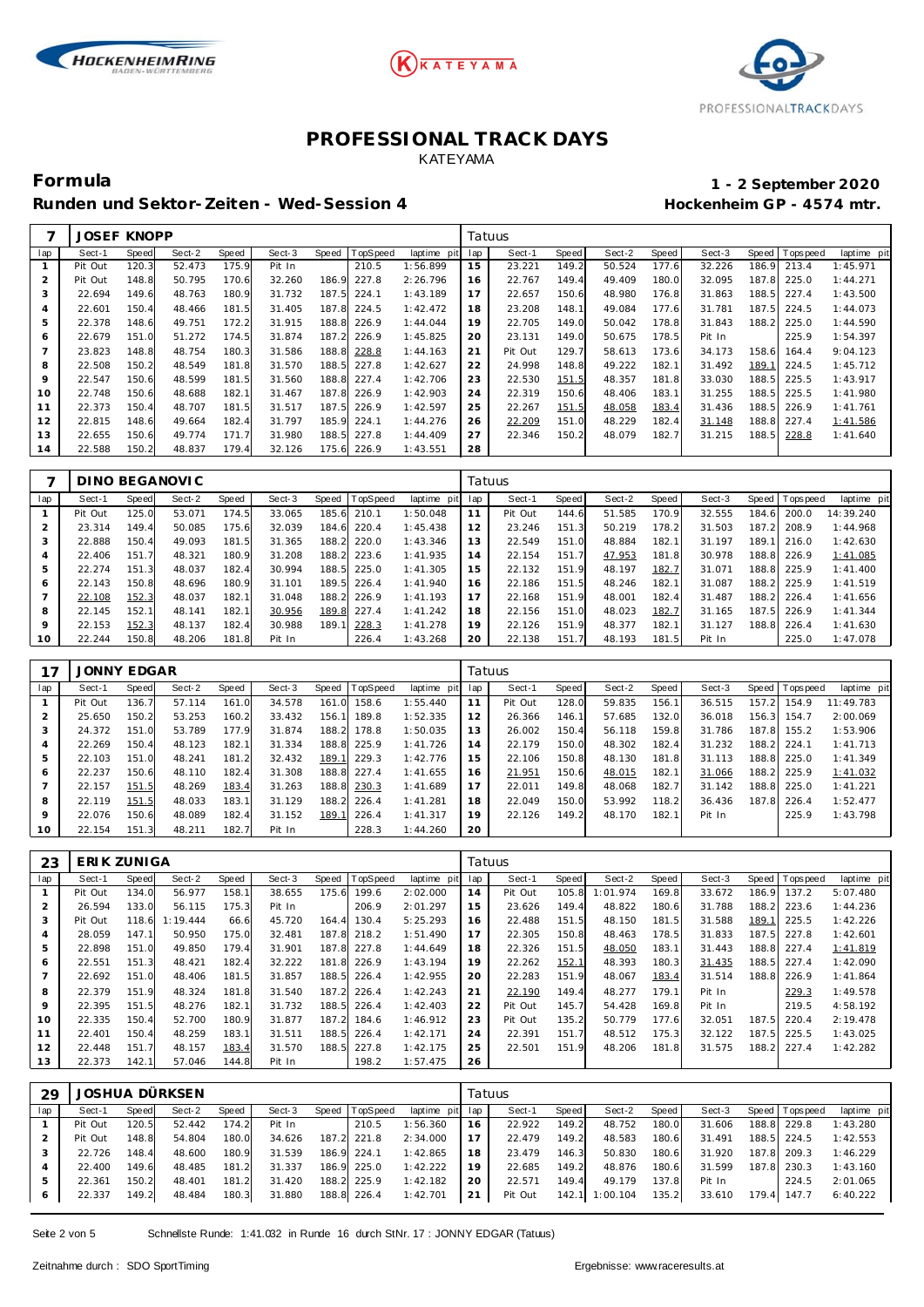





### Runden und Sektor-Zeiten - Wed-Session 4 **Behannen auch der Einer Freiere** Hockenheim GP - 4574 mtr.

## **Formula 1 - 2 September 2020**

|    | 22.527 | 150.2 | 48.506 | 180.3 | 31.306 |       | 187.8 227.4 | 1:42.339 | 22 | 24.821 | 148.8 | 51.575 | 145.9 | 46.829 | 186.5 | 189.5       | 2:03.225 |
|----|--------|-------|--------|-------|--------|-------|-------------|----------|----|--------|-------|--------|-------|--------|-------|-------------|----------|
| 8  | 22.416 | 149.6 | 48.519 | 180.9 | 31.396 | 187.8 | 227.4       | 1:42.331 | 23 | 22.416 | 150.0 | 48.405 | 181.5 | 31.216 | 188.5 | 226.4       | 1:42.037 |
|    | 22.369 | 149.2 | 48.618 | 181.2 | 31.383 | 189.5 | 228.3       | 1:42.370 | 24 | 22.156 | 150.2 | 48.350 | 181.8 | 31.097 |       | 187.8 225.5 | 1:41.603 |
| 10 | 22.489 | 149.8 | 48.576 | 180.9 | 31.483 |       | 187.8 230.8 | 1:42.548 | 25 | 22.145 | 149.2 | 48.215 | 182.4 | 31.158 |       | 187.8 226.4 | 1:41.518 |
|    | 22.426 | 149.8 | 51.590 | 181.2 | 31.532 |       | 188.5 203.4 | 1:45.548 | 26 | 22.096 | 150.2 | 48.214 | 182.1 | 31.089 |       | 188.2 226.4 | 1:41.399 |
| 12 | 22.611 | 150.0 | 48.713 | 180.9 | 31.438 | 187.2 | 228.8       | 1:42.762 | 27 | 22.182 | 150.2 | 48.399 | 181.2 | 31.127 | 188.5 | 225.0       | 1:41.708 |
| 13 | 22.469 | 149.2 | 49.966 | 179.1 | 31.455 |       | 188.5 217.3 | 1:43.890 | 28 | 22.180 | 149.6 | 48.395 | 181.8 | 31.143 | 188.5 | 225.9       | 1:41.718 |
| 14 | 22.433 | 149.8 | 48.682 | 181.5 | 31.429 | 187.8 | 226.4       | 1:42.544 | 29 | 23.477 | 150.8 | 53.874 | 148.4 | Pit In |       | 220.4       | 1:56.697 |
| 15 | 22.457 | 150.2 | 54.018 | 180.3 | 32.372 | 187.5 | 205.7       | 1:48.847 | 30 |        |       |        |       |        |       |             |          |

| 46  | GABRI ELE MI NI |              |        |       |        |       |                 |             | Tatuus |         |       |        |       |        |       |           |             |
|-----|-----------------|--------------|--------|-------|--------|-------|-----------------|-------------|--------|---------|-------|--------|-------|--------|-------|-----------|-------------|
| lap | Sect-1          | <b>Speed</b> | Sect-2 | Speed | Sect-3 | Speed | <b>TopSpeed</b> | laptime pit | lap    | Sect-1  | Speed | Sect-2 | Speed | Sect-3 | Speed | Tops peed | laptime pit |
|     | Pit Out         | 139.4        | 53.080 | 174.5 | 33.440 | 185.9 | 204.9           | 1:50.879    | 13     | 22.109  | 149.8 | 48.121 | 183.4 | Pit In |       | 226.9     | 1:42.148    |
| 2   | 22.724          | 151.0        | 48.495 | 181.5 | Pit In |       | 226.9           | 1:43.987    | 14     | Pit Out | 138.3 | 56.575 | 137.9 | 34.793 | 177.6 | 204.5     | 13:54.614   |
| 3   | Pit Out         | 135.2        | 53.393 | 166.9 | 32.960 | 185.2 | 194.2           | 3:00.146    | 15     | 23.574  | 150.6 | 53.076 | 165.9 | 37.302 | 187.2 | 212.6     | 1:53.952    |
| 4   | 22.768          | 151.7        | 48.344 | 181.5 | 31.279 | 189.1 | 225.5           | 1:42.391    | 16     | 22.638  | 152.3 | 48.330 | 180.6 | 31.194 | 188.2 | 225.9     | 1:42.162    |
| 5   | 22.313          | 152.1        | 48.185 | 182.1 | 31.162 | 189.5 | 225.9           | 1:41.660    | 17     | 22.169  | 152.1 | 48.018 | 183.4 | 31.079 | 189.8 | 227.8     | 1:41.266    |
| 6   | 22.206          | 151.7        | 47.898 | 182.4 | 31.080 | 189.8 | 227.8           | 1:41.184    | 18     | 22.807  | 147.7 | 52.423 | 174.8 | 34.067 | 188.5 | 228.8     | 1:49.297    |
|     | 22.094          | 151.9        | 50.969 | 175.0 | 36.560 | 188.5 | 228.8           | 1:49.623    | 19     | 22.225  | 152.5 | 58.368 | 141.4 | 32.852 | 188.5 | 228.3     | 1:53.445    |
| 8   | 22.253          | 151.5        | 48.104 | 182.4 | 31.083 | 189.5 | 227.8           | 1: 41.440   | 20     | 22.249  | 151.5 | 48.056 | 182.7 | 31.001 | 189.1 | 226.9     | 1:41.306    |
| 9   | 22.226          | 151.3        | 51.086 | 163.4 | 32.728 | 188.8 | 227.4           | 1:46.040    | 21     | 22.299  | 153.2 | 48.034 | 180.9 | 31.218 | 188.5 | 227.4     | 1:41.551    |
| 10  | 22.230          | 150.4        | 48.190 | 182.1 | 31.194 | 188.5 | 227.4           | 1:41.614    | 22     | 22.244  | 152.1 | 47.924 | 181.8 | 31.217 | 188.8 | 228.3     | 1:41.385    |
| 11  | 22.220          | 152.1        | 48.244 | 182.7 | 31.191 | 188.2 | 227.4           | 1:41.655    | 23     | 22.201  | 150.6 | 47.984 | 181.8 | 31.138 | 188.5 | 228.3     | 1:41.323    |
| 12  | 22.149          | 151.0        | 48.151 | 183.4 | 31.081 | 189.5 | 226.9           | 1:41.381    | 24     | 22.149  | 150.6 | 49.716 | 172.8 | Pit In |       | 228.3     | 1:45.396    |

| 51                |         |       | <b>FRANCESCO PIZZI</b> |       |        |       |             |             | Tatuus |         |       |          |       |        |       |                  |             |
|-------------------|---------|-------|------------------------|-------|--------|-------|-------------|-------------|--------|---------|-------|----------|-------|--------|-------|------------------|-------------|
| lap               | Sect-1  | Speed | Sect-2                 | Speed | Sect-3 | Speed | TopSpeed    | laptime pit | lap    | Sect-1  | Speed | Sect-2   | Speed | Sect-3 |       | Speed   Topspeed | laptime pit |
|                   | Pit Out | 130.4 | 58.041                 | 151.0 | 36.733 | 164.6 | 174.2       | 1:59.899    | 14     | 22.285  | 151.0 | 48.333   | 182.7 | 31.539 | 188.2 | 225.9            | 1:42.157    |
| $\overline{2}$    | 25.473  | 149.6 | 57.843                 | 156.1 | 36.586 | 148.8 | 156.5       | 1:59.902    | 15     | 22.260  | 150.6 | 48.335   | 183.1 | 33.542 | 188.2 | 224.1            | 1:44.137    |
| 3                 | 25.205  | 150.8 | 54.573                 | 159.3 | 35.294 | 186.9 | 173.1       | 1:55.072    | 16     | 22.288  | 151.0 | 48.257   | 182.7 | 32.654 | 182.7 | 224.1            | 1:43.199    |
| 4                 | 22.519  | 150.4 | 48.428                 | 181.2 | 31.449 | 186.9 | 223.6       | 1:42.396    | 17     | 22.258  | 151.3 | 48.161   | 181.8 | 31.162 | 187.2 | 227.4            | 1:41.581    |
| 5                 | 22.570  | 150.4 | 48.445                 | 181.8 | 31.312 | 188.5 | 224.5       | 1:42.327    | 18     | 22.130  | 151.9 | 48.174   | 182.1 | 31.143 | 186.5 | 223.1            | 1: 41.447   |
| 6                 | 22.194  | 151.0 | 48.310                 | 181.2 | 31.277 | 187.8 | 225.0       | 1: 41.781   | 19     | 22.228  | 151.0 | 48.146   | 182.4 | 31.172 | 188.2 | 223.6            | 1:41.546    |
|                   | 22.184  | 151.7 | 48.458                 | 181.5 | 31.275 |       | 187.2 225.0 | 1:41.917    | 20     | 22.105  | 151.9 | 48.095   | 182.4 | 31.171 | 186.9 | 224.5            | 1:41.371    |
| 8                 | 22.264  | 150.8 | 48.444                 | 181.5 | 31.458 | 181.5 | 224.5       | 1:42.166    | 21     | 22.237  | 149.6 | 48.388   | 182.1 | Pit In |       | 224.1            | 1:47.886    |
| 9                 | 22.399  | 150.6 | 52.819                 | 173.1 | Pit In |       | 200.7       | 1:52.831    | 22     | Pit Out | 131.2 | 1:01.711 | 143.2 | Pit In |       | 149.6            | 5:29.281    |
| 10                | Pit Out | 138.6 | 1:02.203               | 154.5 | 39.563 | 152.3 | 150.8       | 6:30.732    | 23     | Pit Out | 149.0 | 57.398   | 145.7 | Pit In |       | 166.9            | 2:43.176    |
| 11                | 28.583  | 149.2 | 55.846                 | 162.9 | 37.266 | 155.6 | 181.2       | 2:01.695    | 24     | Pit Out | 149.4 | 53.076   | 173.6 | Pit In |       | 215.6            | 2:34.296    |
| $12 \overline{ }$ | 27.524  | 150.2 | 55.481                 | 159.1 | 35.795 | 186.9 | 177.6       | 1:58.800    | 25     | Pit Out | 147.5 | 54.653   | 169.3 | Pit In |       | 210.9            | 2:29.409    |
| 13                | 22.512  | 150.8 | 48.474                 | 183.1 | 31.320 |       | 188.8 224.1 | 1:42.306    | 26     |         |       |          |       |        |       |                  |             |

| 52  | <b>JAK CRAWFORD</b> |       |        |       |        |       |         |             |     | Tatuus  |       |        |       |        |       |           |             |
|-----|---------------------|-------|--------|-------|--------|-------|---------|-------------|-----|---------|-------|--------|-------|--------|-------|-----------|-------------|
| lap | Sect-1              | Speed | Sect-2 | Speed | Sect-3 | Speed | opSpeed | laptime pit | lap | Sect-1  | Speed | Sect-2 | Speed | Sect-3 | Speed | Tops peed | laptime pit |
|     | Pit Out             | 114.5 | 59.791 | 149.2 | 39.258 | 146.1 | 180.9   | 2:07.549    | 14  | 22.402  | 149.4 | 56.157 | 181.2 | 31.514 | 187.5 | 195.7     | 1:50.073    |
| 2   | 27.651              | 140.4 | 55.105 | 163.4 | 34.695 | 175.3 | 187.5   | 1:57.451    | 15  | 22.104  | 149.4 | 48.394 | 181.8 | 31.264 | 186.9 | 222.2     | 1:41.762    |
| 3   | 24.227              | 149.0 | 52.706 | 166.2 | 32.526 | 186.5 | 180.0   | 1:49.459    | 16  | 22.135  | 149.4 | 48.458 | 181.5 | 31.234 | 187.2 | 222.7     | 1:41.827    |
| 4   | 22.332              | 150.2 | 48.607 | 179.7 | 31.482 | 186.9 | 222.2   | 1:42.421    | 17  | 22.034  | 149.0 | 48.475 | 181.5 | 31.228 | 187.5 | 223.1     | 1:41.737    |
| 5   | 22.173              | 149.8 | 48.549 | 180.3 | 31.407 | 187.5 | 222.2   | 1:42.129    | 18  | 22.048  | 149.8 | 48.296 | 181.8 | 31.173 | 188.2 | 224.5     | 1:41.517    |
| 6   | 22.240              | 148.8 | 48.401 | 180.3 | 31.316 | 186.9 | 223.6   | 1:41.957    | 19  | 25.917  | 117.0 | 55.331 | 169.0 | Pit In |       | 180.3     | 1:55.931    |
|     | 22.070              | 150.4 | 48.410 | 180.0 | 31.322 | 185.9 | 224.1   | 1:41.802    | 20  | Pit Out | 134.3 | 55.546 | 157.4 | Pit In |       | 168.5     | 5:34.978    |
| 8   | 22.183              | 150.2 | 51.148 | 180.0 | Pit In |       | 210.9   | 1:46.285    | 21  | Pit Out | 146.3 | 49.382 | 177.6 | 32.136 | 186.5 | 223.1     | 2:28.635    |
| 9   | Pit Out             | 134.5 | 56.129 | 172.2 | 35.175 | 176.8 | 178.2   | 4:04.614    | 22  | 22.305  | 150.2 | 48.812 | 175.3 | Pit In |       | 223.6     | 1:50.336    |
| 10  | 23.849              | 150.2 | 52.808 | 168.8 | 33.180 | 186.5 | 180.0   | 1:49.837    | 23  | Pit Out | 149.4 | 48.969 | 178.2 | Pit In |       | 222.2     | 2: 41.474   |
| 11  | 22.370              | 149.4 | 48.771 | 180.6 | 31.569 | 185.2 | 221.3   | 1:42.710    | 24  | Pit Out | 148.8 | 52.642 | 137.6 | 35.865 | 182.7 | 202.6     | 2:34.670    |
| 12  | 22.218              | 149.6 | 48.558 | 180.9 | 31.212 | 186.9 | 222.7   | 1:41.988    | 25  | 24.363  | 149.2 | 49.862 | 174.2 | Pit In |       | 222.2     | 1:54.029    |
| 13  | 22.101              | 149.2 | 48.577 | 181.2 | 33.137 | 186.2 | 221.8   | 1:43.815    | 26  | Pit Out | 130.8 | 50.841 | 177.6 | Pit In |       | 219.1     | 2:31.493    |

| 58             | ELIAS SEPPÄNEN |       |        |       |        |       |                 |             |     | Tatuus |       |        |       |        |       |                 |             |
|----------------|----------------|-------|--------|-------|--------|-------|-----------------|-------------|-----|--------|-------|--------|-------|--------|-------|-----------------|-------------|
| lap            | Sect-1         | Speed | Sect-2 | Speed | Sect-3 | Speed | <b>TopSpeed</b> | laptime pit | lap | Sect-1 | Speed | Sect-2 | Speed | Sect-3 |       | Speed Tops peed | laptime pit |
|                | Pit Out        | 137.8 | 52.827 | 172.8 | 32.653 | 185.9 | 203.8           | 1:48.398    | 13  | 22.367 | 150.2 | 48.412 | 180.9 | 31.377 | 186.9 | 222.7           | 1:42.156    |
|                | 22.753         | 150.0 | 48.864 | 178.8 | 32.250 | 187.5 | 221.8           | 1:43.867    | 14  | 22.278 | 150.6 | 48.449 | 180.9 | 31.241 |       | 187.2 223.1     | 1:41.968    |
| 3              | 23.043         | 149.8 | 49.617 | 179.4 | Pit In |       | 221.8           | 1:45.993    | 15  | 23.630 | 149.4 | 48.829 | 181.2 | 31.458 |       | 188.2 222.7     | 1:43.917    |
| $\overline{4}$ | Pit Out        | 135.5 | 50.706 | 172.8 | Pit In |       | 215.6           | 11:00.460   | 16  | 22.424 | 151.0 | 48.357 | 181.5 | 31.339 |       | 188.2 223.6     | 1:42.120    |
| 5              | Pit Out        | 149.0 | 50.690 | 177.6 | 31.834 | 186.5 | 214.7           | 2:35.586    |     | 22.348 | 150.2 | 48.229 | 181.8 | 31.307 | 187.5 | 225.5           | 1:41.884    |
| 6              | 22.792         | 149.4 | 48.814 | 180.3 | 31.586 | 185.9 | 222.2           | 1:43.192    | 18  | 22.374 | 151.7 | 48.302 | 181.8 | 31.345 |       | 187.5 224.1     | 1:42.021    |
|                | 22.509         | 149.6 | 48.525 | 181.5 | 31.403 | 186.2 | 222.2           | 1:42.437    | 19  | 22.560 | 151.3 | 48.294 | 182.4 | 31.442 |       | 186.2 224.5     | 1:42.296    |
| 8              | 22.368         | 149.8 | 48.611 | 182.1 | 31.324 | 186.5 | 223.1           | 1:42.303    | 20  | 22.601 | 149.6 | 48.368 | 181.5 | 31.587 |       | 186.9 225.0     | 1:42.556    |
| 9              | 22.371         | 150.0 | 48.552 | 181.5 | 31.337 | 186.2 | 222.7           | 1:42.260    | 21  | 22.495 | 150.6 | 48.259 | 181.8 | 31.494 |       | 188.5 226.4     | 1:42.248    |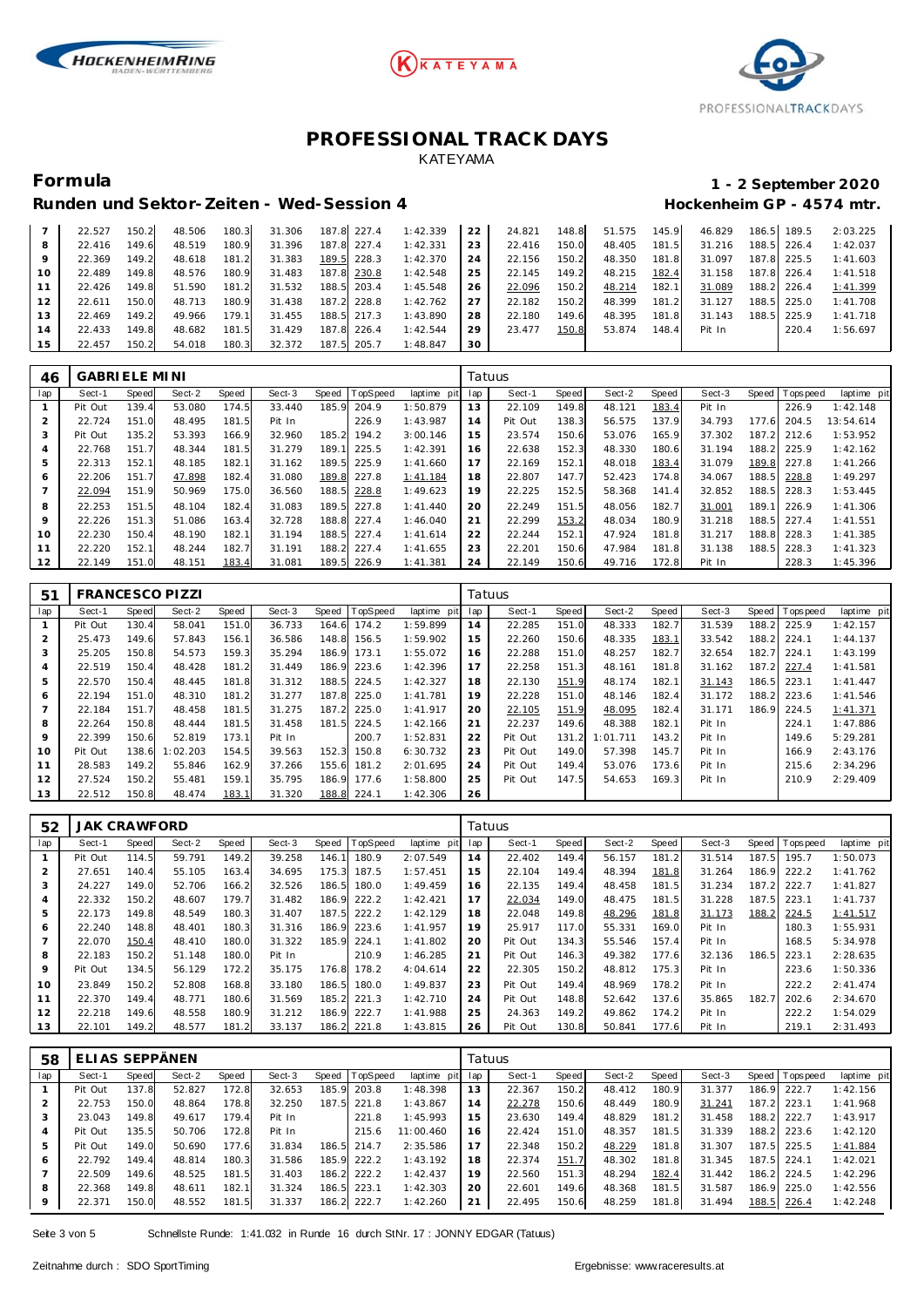





# **Formula 1 - 2 September 2020**

#### Runden und Sektor-Zeiten - Wed-Session 4 **Behannen auch der Einer Freiere** Hockenheim GP - 4574 mtr.

|  |  |  |  | 1 1 23.026 149.4 48.606 182.1 31.429 185.9 222.2 1:43.061 23 22.485 151.0 48.730 180.0 Pit In |  |  |  |  | $1224.5$ 1:43.712 |
|--|--|--|--|-----------------------------------------------------------------------------------------------|--|--|--|--|-------------------|
|  |  |  |  | 12   22.503 149.6 48.376 182.1 31.310 187.2 222.7 1:42.189   24                               |  |  |  |  |                   |

| 72  |         |              | LEONARDO FORNAROLI |       |        |       |                 |             | Tatuus |         |       |        |       |        |              |           |             |
|-----|---------|--------------|--------------------|-------|--------|-------|-----------------|-------------|--------|---------|-------|--------|-------|--------|--------------|-----------|-------------|
| lap | Sect-1  | <b>Speed</b> | Sect-2             | Speed | Sect-3 | Speed | <b>TopSpeed</b> | laptime pit | lap    | Sect-1  | Speed | Sect-2 | Speed | Sect-3 | <b>Speed</b> | Tops peed | laptime pit |
|     | Pit Out | 127.7        | 54.559             | 173.1 | 33.642 | 182.7 | 191.5           | 1:51.560    | 13     | Pit Out | 136.9 | 56.083 | 136.0 | 34.945 | 177.0        | 204.2     | 16:07.145   |
|     | 22.881  | 149.8        | 49.402             | 180.0 | 33.958 | 187.5 | 210.5           | 1:46.241    | 14     | 23.563  | 151.0 | 52.968 | 170.9 | 37.431 | 188.8        | 216.4     | 1:53.962    |
| 3   | 22.573  | 150.4        | 48.438             | 181.2 | 31.761 | 188.2 | 224.5           | 1:42.772    | 15     | 22.666  | 151.0 | 48.352 | 181.2 | 31.430 | 188.8        | 228.3     | 1:42.448    |
|     | 22.586  | 150.2        | 49.645             | 180.9 | 31.423 | 188.2 | 218.6           | 1:43.654    | 16     | 22.265  | 150.8 | 47.941 | 182.7 | 31.491 | 187.8        | 229.8     | 1:41.697    |
| 5   | 22.295  | 150.8        | 48.167             | 182.7 | 31.264 | 188.5 | 228.3           | 1:41.726    | 17     | 22.231  | 150.6 | 50.523 | 147.7 | 33.795 | 188.2        | 230.8     | 1:46.549    |
| 6   | 22.476  | 150.8        | 48.335             | 181.8 | 31.633 | 188.2 | 228.3           | 1:42.444    | 18     | 22.201  | 150.0 | 48.270 | 180.9 | 31.511 | 187.5        | 226.4     | 1:41.982    |
|     | 22.327  | 150.8        | 48.161             | 181.5 | 31.340 | 187.2 | 227.8           | 1:41.828    | 19     | 22.211  | 150.4 | 48.435 | 181.8 | 31.432 | 187.2        | 226.4     | 1:42.078    |
| 8   | 22.325  | 150.8        | 48.273             | 181.5 | 31.372 | 188.8 | 228.8           | 1:41.970    | 20     | 22.230  | 149.4 | 48.259 | 182.1 | 31.388 | 186.5        | 225.9     | 1:41.877    |
| 9   | 22.262  | 150.6        | 48.284             | 180.9 | 31.380 | 188.2 | 229.3           | 1:41.926    | 21     | 22.356  | 150.8 | 50.277 | 145.0 | 33.147 | 187.2        | 225.9     | 1:45.780    |
| 10  | 22.441  | 150.6        | 48.557             | 180.3 | 32.329 | 188.2 | 226.4           | 1:43.327    | 22     | 22.194  | 151.5 | 48.306 | 182.1 | 34.030 | 187.2        | 226.4     | 1:44.530    |
| 11  | 22.250  | 150.4        | 48.542             | 180.3 | 31.599 | 187.8 | 226.9           | 1:42.391    | 23     | 22.430  | 149.2 | 49.906 | 182.4 | Pit In |              | 227.4     | 1:48.697    |
| 12  | 23.083  | 130.4        | 50.347             | 178.8 | Pit In |       | 224.5           | 1:49.592    | 24     |         |       |        |       |        |              |           |             |

| 77             |         | TIM TRAMNITZ |          |       |        |       |          |             | Tatuus |        |       |        |       |        |       |           |             |
|----------------|---------|--------------|----------|-------|--------|-------|----------|-------------|--------|--------|-------|--------|-------|--------|-------|-----------|-------------|
| lap            | Sect-1  | <b>Speed</b> | Sect-2   | Speed | Sect-3 | Speed | TopSpeed | laptime pit | lap    | Sect-1 | Speed | Sect-2 | Speed | Sect-3 | Speed | Tops peed | laptime pit |
|                | Pit Out | 106.6        | :09.055  | 169.3 | 40.113 | 99.0  | 146.1    | 2:15.697    | 14     | 22.311 | 150.0 | 48.325 | 181.8 | 31.313 | 187.2 | 223.1     | 1:41.949    |
| $\overline{2}$ | 29.062  | 116.5        | : 00.461 | 175.0 | 33.344 | 182.7 | 156.3    | 2:02.867    | 15     | 22.314 | 150.4 | 48.301 | 181.5 | 31.265 | 188.2 | 222.7     | 1:41.880    |
| 3              | 23.879  | 149.6        | 51.638   | 178.8 | 31.781 | 187.5 | 213.0    | 1:47.298    | 16     | 22.299 | 150.4 | 48.353 | 181.2 | 31.373 | 188.2 | 223.6     | 1:42.025    |
| 4              | 22.369  | 150.8        | 48.278   | 181.5 | 31.294 | 187.8 | 223.1    | 1: 41.941   | 17     | 22.310 | 149.6 | 48.340 | 181.8 | 31.348 | 188.8 | 224.1     | 1:41.998    |
| 5              | 22.202  | 151.3        | 48.208   | 182.1 | 31.197 | 188.8 | 224.5    | 1:41.607    | 18     | 22.343 | 149.8 | 48.128 | 182.4 | 31.297 | 188.5 | 224.1     | 1:41.768    |
| 6              | 22.263  | 150.6        | 49.769   | 152.1 | Pit In |       | 225.0    | 1:47.325    | 19     | 22.328 | 151.3 | 48.179 | 182.4 | 31.329 | 187.8 | 224.5     | 1:41.836    |
|                | Pit Out | 140.8        | 50.191   | 173.6 | Pit In |       | 210.9    | 8:44.211    | 20     | 22.367 | 150.0 | 48.216 | 182.7 | 31.377 | 187.8 | 225.5     | 1:41.960    |
| 8              | Pit Out | 147.5        | 49.130   | 180.3 | 31.800 | 186.2 | 220.4    | 2:44.105    | 21     | 22.315 | 150.8 | 48.230 | 182.1 | 31.580 | 189.5 | 225.5     | 1:42.125    |
| 9              | 22.409  | 149.6        | 48.681   | 181.8 | 31.352 | 187.5 | 222.7    | 1:42.442    | 22     | 22.294 | 151.3 | 48.179 | 182.1 | 31.470 | 188.2 | 227.4     | 1:41.943    |
| 10             | 22.264  | 149.8        | 48.420   | 182.1 | 31.155 | 187.8 | 222.7    | 1:41.839    | 23     | 22.257 | 150.6 | 48.277 | 181.8 | 31.334 | 188.5 | 225.5     | 1:41.868    |
| 11             | 22.223  | 149.8        | 48.395   | 181.8 | 31.262 | 187.8 | 222.2    | 1:41.880    | 24     | 22.282 | 150.4 | 48.343 | 182.4 | 31.471 | 188.2 | 224.5     | 1:42.096    |
| 12             | 22.252  | 150.6        | 48.289   | 182.4 | 31.206 | 188.2 | 223.1    | 1:41.747    | 25     | 22.327 | 150.8 | 48.078 | 182.1 | 31.403 | 187.2 | 225.9     | 1:41.808    |
| 13             | 22.210  | 150.0        | 48.318   | 182.1 | 31.326 | 188.2 | 222.7    | 1:41.854    | 26     | 22.515 | 151.0 | 53.019 | 132.4 | Pit In |       | 224.5     | 1:49.166    |

| 85             |         |       | GABRIEL BORTOLETO |       |        |       |                |             |     | Tatuus  |       |        |       |        |       |                   |             |
|----------------|---------|-------|-------------------|-------|--------|-------|----------------|-------------|-----|---------|-------|--------|-------|--------|-------|-------------------|-------------|
| lap            | Sect-1  | Speed | Sect-2            | Speed | Sect-3 |       | Speed TopSpeed | laptime pit | lap | Sect-1  | Speed | Sect-2 | Speed | Sect-3 |       | Speed   Tops peed | laptime pit |
|                | Pit Out | 142.3 | 52.026            | 172.8 | 32.554 | 184.0 | 208.5          | 1:47.794    | 11  | Pit Out | 139.2 | 54.415 | 170.3 | 34.860 | 178.8 | 201.9             | 8:08.112    |
| 2              | 23.189  | 150.2 | 49.273            | 177.0 | 38.528 | 187.5 | 220.0          | 1:50.990    | 12  | 22.933  | 150.2 | 49.547 | 177.3 | 33.448 | 188.2 | 215.6             | 1:45.928    |
| 3              | 22.648  | 151.5 | 48.741            | 181.8 | 31.347 | 188.2 | 218.6          | 1:42.736    | 13  | 22.272  | 151.0 | 48.319 | 182.1 | 31.158 | 187.2 | 224.5             | 1:41.749    |
| $\overline{4}$ | 22.246  | 152.1 | 48.085            | 181.8 | 31.276 | 189.1 | 225.9          | 1:41.607    | 14  | 22.386  | 150.8 | 48.303 | 182.1 | 31.090 | 188.2 | 224.1             | 1:41.779    |
| 5              | 22.347  | 150.4 | 55.719            | 176.2 | 31.910 | 188.5 | 160.7          | 1:49.976    | 15  | 22.119  | 150.6 | 48.400 | 181.2 | 31.033 | 188.5 | 225.0             | 1:41.552    |
| 6              | 22.219  | 151.0 | 48.108            | 181.5 | 31.113 | 188.8 | 226.4          | 1: 41.440   | 16  | 22.102  | 151.7 | 48.236 | 181.8 | 31.082 | 188.8 | 225.5             | 1:41.420    |
| $\overline{7}$ | 22.191  | 152.1 | 48.013            | 182.1 | 31.192 | 187.5 | 228.3          | 1:41.396    | 17  | 22.113  | 151.3 | 48.058 | 181.8 | 30.895 | 189.1 | 225.0             | 1:41.066    |
| 8              | 22.468  | 151.3 | 50.696            | 175.3 | 32.828 | 188.2 | 230.8          | 1:45.992    | 18  | 22.155  | 151.5 | 48.043 | 181.8 | 31.074 | 188.8 | 226.4             | 1:41.272    |
| 9              | 22.151  | 151.9 | 48.258            | 181.5 | 31.084 | 188.5 | 226.9          | 1:41.493    | 19  | 22.185  | 151.5 | 48.036 | 181.8 | 31.464 | 188.2 | 227.4             | 1:41.685    |
| 10             | 22.108  | 151.5 | 48.214            | 181.2 | Pit In |       | 227.4          | 1:44.837    | 20  | 22.178  | 152.5 | 48.104 | 181.8 | Pit In |       | 227.4             | 1:44.809    |

| 87  |         |       | OLI VER BEARMAN |       |        |       |                 |             |     | Tatuus |       |        |       |        |       |                 |             |
|-----|---------|-------|-----------------|-------|--------|-------|-----------------|-------------|-----|--------|-------|--------|-------|--------|-------|-----------------|-------------|
| lap | Sect-1  | Speed | Sect-2          | Speed | Sect-3 | Speed | <b>TopSpeed</b> | laptime pit | lap | Sect-1 | Speed | Sect-2 | Speed | Sect-3 |       | Speed Tops peed | laptime pit |
|     | Pit Out | 143.6 | 51.859          | 175.3 | 32.226 | 188.2 | 214.3           | 1:47.129    | 13  | 22.506 | 147.7 | 48.705 | 180.6 | 31.433 | 186.5 | 221.3           | 1:42.644    |
|     | 22.918  | 148.6 | 49.091          | 178.2 | 31.853 | 187.8 | 225.9           | 1:43.862    | 14  | 22.269 | 149.4 | 48.602 | 180.0 | 31.359 | 185.9 | 221.8           | 1:42.230    |
| 3   | 22.812  | 150.2 | 50.693          | 178.2 | Pit In |       | 223.6           | 1:48.937    | 15  | 22.447 | 149.8 | 48.405 | 180.0 | 32.167 | 187.5 | 221.8           | 1:43.019    |
| 4   | Pit Out | 129.2 | 52.148          | 171.4 | Pit In |       | 213.0           | 10:31.341   | 16  | 22.288 | 150.4 | 48.471 | 179.4 | 31.520 | 187.5 | 222.7           | 1:42.279    |
| 5   | Pit Out | 146.9 | 49.047          | 180.0 | 31.557 | 187.8 | 222.2           | 2:34.701    | 17  | 22.365 | 149.6 | 48.536 | 180.0 | 31.499 | 186.9 | 223.1           | 1:42.400    |
| 6   | 22.522  | 149.8 | 48.674          | 180.3 | 31.293 | 188.2 | 222.7           | 1:42.489    | 18  | 22.501 | 150.8 | 48.603 | 180.0 | 31.365 | 187.5 | 222.2           | 1:42.469    |
|     | 22.434  | 149.4 | 48.770          | 180.6 | 31.237 | 187.2 | 221.8           | 1:42.441    | 19  | 22.191 | 150.4 | 48.626 | 180.3 | 31.502 | 185.9 | 224.1           | 1:42.319    |
| 8   | 22.345  | 148.6 | 48.745          | 181.2 | 31.348 | 187.2 | 221.8           | 1:42.438    | 20  | 22.332 | 150.2 | 48.484 | 180.6 | 31.596 | 186.5 | 223.6           | 1:42.412    |
| 9   | 22.628  | 148.8 | 48.613          | 181.2 | 31.345 | 187.2 | 223.1           | 1:42.586    | 21  | 22.346 | 149.6 | 48.585 | 180.3 | 31.420 | 187.2 | 223.1           | 1:42.351    |
| 10  | 22.306  | 149.8 | 48.501          | 180.9 | 31.401 | 185.6 | 221.8           | 1:42.208    | 22  | 22.321 | 150.6 | 48.494 | 179.4 | 31.440 | 185.9 | 222.7           | 1:42.255    |
| 11  | 22.484  | 147.9 | 48.587          | 181.2 | 31.501 | 185.9 | 222.2           | 1:42.572    | 23  | 22.440 | 150.0 | 55.297 | 166.9 | Pit In |       | 222.7           | 1:52.253    |
| 12  | 22.379  | 150.0 | 48.440          | 181.2 | 31.415 | 187.2 | 222.7           | 1:42.234    | 24  |        |       |        |       |        |       |                 |             |

| 95  | VLAD LOMKO |       |        |       |  |                                                                                                                | Tatuus |  |                    |                                   |                       |             |
|-----|------------|-------|--------|-------|--|----------------------------------------------------------------------------------------------------------------|--------|--|--------------------|-----------------------------------|-----------------------|-------------|
| lap | Sect-1     | Speed | Sect-2 | Speed |  | Sect-3 Speed TopSpeed laptime pit lap Sect-1                                                                   |        |  | Speed Sect-2 Speed |                                   | Sect-3 Speed Topspeed | laptime pit |
|     | Pit Out    |       |        |       |  | 141.0 53.726 173.4 33.777 180.6 205.3 1:50.731 13 22.226 149.8 48.287                                          |        |  |                    | 182.1 31.208 186.9 223.1 1:41.721 |                       |             |
|     |            |       |        |       |  | 23.148 150.8 49.575 176.8 32.296 187.5 224.5 1:45.019 14 22.288 149.6 48.309 182.1 31.321 186.9 223.6 1:41.918 |        |  |                    |                                   |                       |             |

Seite 4 von 5 Schnellste Runde: 1:41.032 in Runde 16 durch StNr. 17 : JONNY EDGAR (Tatuus)